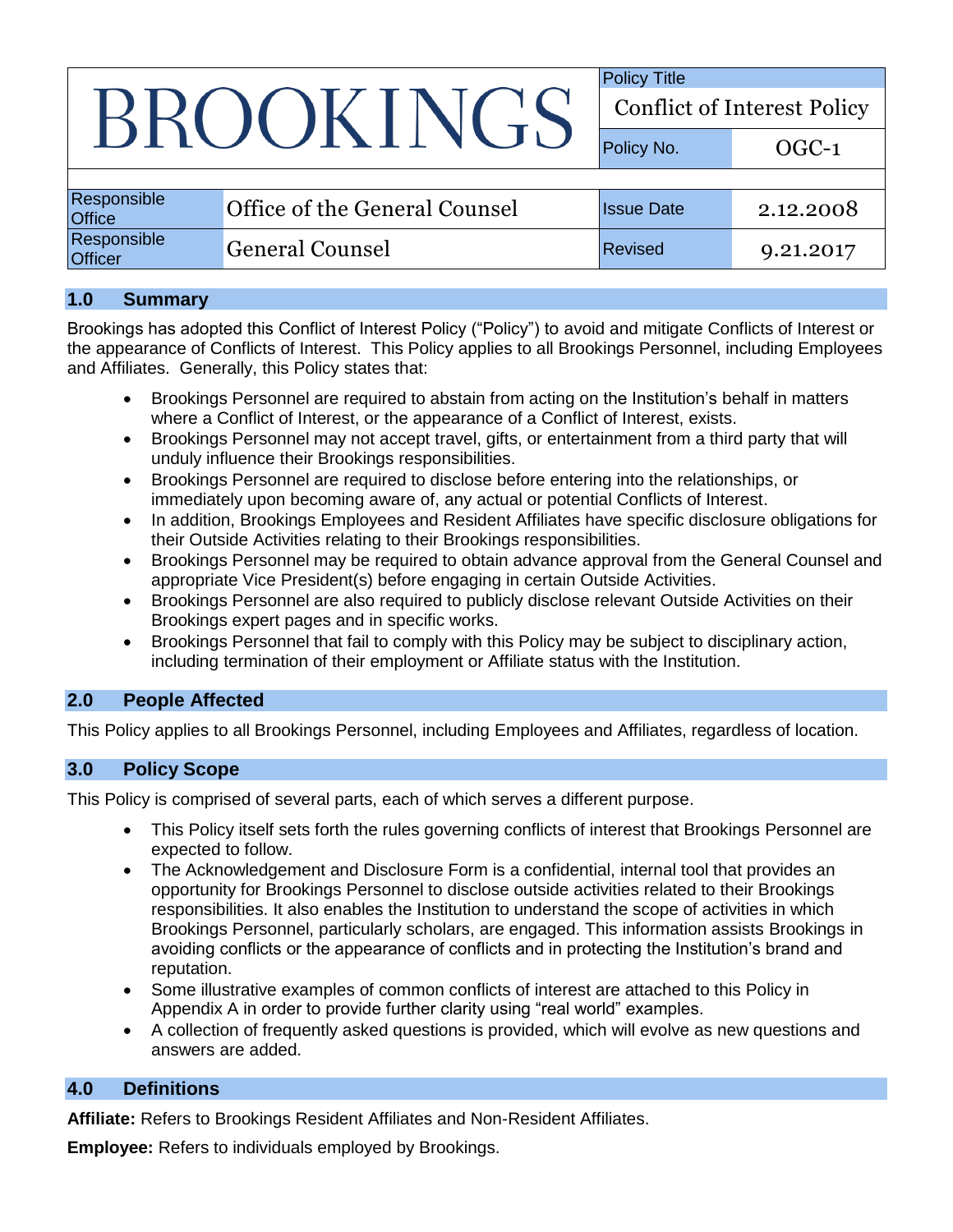**Brookings Personnel:** Refers collectively to all Brookings Employees and Affiliates.

**Brookings Business:** Refers to any activity conducted on behalf of the Institution or using a Brookings's title, including publishing, engaging in transactions, making recommendations relating to such transactions or making decisions about such transactions.

**Conflict of Interest:** Refers to when an individual has a personal interest to the extent that it affects, or might provide an incentive to affect, the individual's performance of his or her Brookings Business. The term Conflict of Interest includes activities that create actual or potential conflicts of interest. It also includes the activities that create the appearance of a conflict of interest.

**Consulting:** Refers to ongoing paid outside activities including consulting, litigation support, writing projects and meetings with, or advising clients for a consulting, law, public relations or similar type firm.

**Non-Resident Affiliates:** Refers to individuals that are affiliated with Brookings but not based at the Institution (other than employees). This includes non-resident scholars.

**Outside Activities:** Refers to outside employment, consulting, board service, or other activities.

**Resident Affiliates:** Refers to individuals based at Brookings (including individuals working remotely) who are affiliated with the Institution (other than as employees). This includes visiting fellows, guest scholars, interns, employees/affiliates of overseas centers, and temporary employees. For purposes of this Policy, this does not include Federal Executive Fellows or individuals on site because they are employed by thirdparty service providers (other than temporary employees).

### **5.0 Policy**

### **5.1 GENERAL POLICY**

Brookings Personnel should always perform their Brookings responsibilities in the best interests of the Institution. Accordingly, Brookings Personnel should be free from influences that may benefit themselves or third-parties when conducting Brookings Business.

A Conflict of Interest may exist when Brookings Personnel have interests that affect the performance of their Brookings responsibilities. Brookings Personnel must abstain from acting on behalf of Brookings in matters where a Conflict of Interest may exist. Brookings Personnel should also avoid any situation that might lead their loyalties to become divided in a manner that creates a Conflict of Interest or the appearance of a Conflict of Interest.

Brookings Employees and Resident Affiliates must disclose all Outside Activities that relate to their responsibilities at Brookings. Furthermore, Brookings Personnel must disclose any relevant information to their Vice President and the General Counsel and seek permission before undertaking certain activities, as described more fully in Sections 5.3-5.8. Brookings Personnel must also disclose any actual or potential Conflict of Interest as soon as it is discovered.

In addition to complying with this Policy, Brookings Personnel must also ensure that their Outside Activities do not conflict with the Institution's or their individual obligations, under any funding agreement, contract, or other Brookings policies.

If Brookings Personnel have questions regarding compliance with this Policy in specific circumstances, they should contact their Vice President and the Office of the General Counsel. It is important that Brookings Personnel seek guidance prior to engaging in activities that may be considered Conflicts of Interest.

### **5.2 DISCLOSURE OF OUTSIDE ACTIVITIES**

Brookings Employees and Resident Affiliates are required to complete the Annual Disclosure Statement of Outside Interests outlining any Outside Activities related to their Brookings Responsibilities within ten (10) days after they begin at the Institution and on an annual basis thereafter.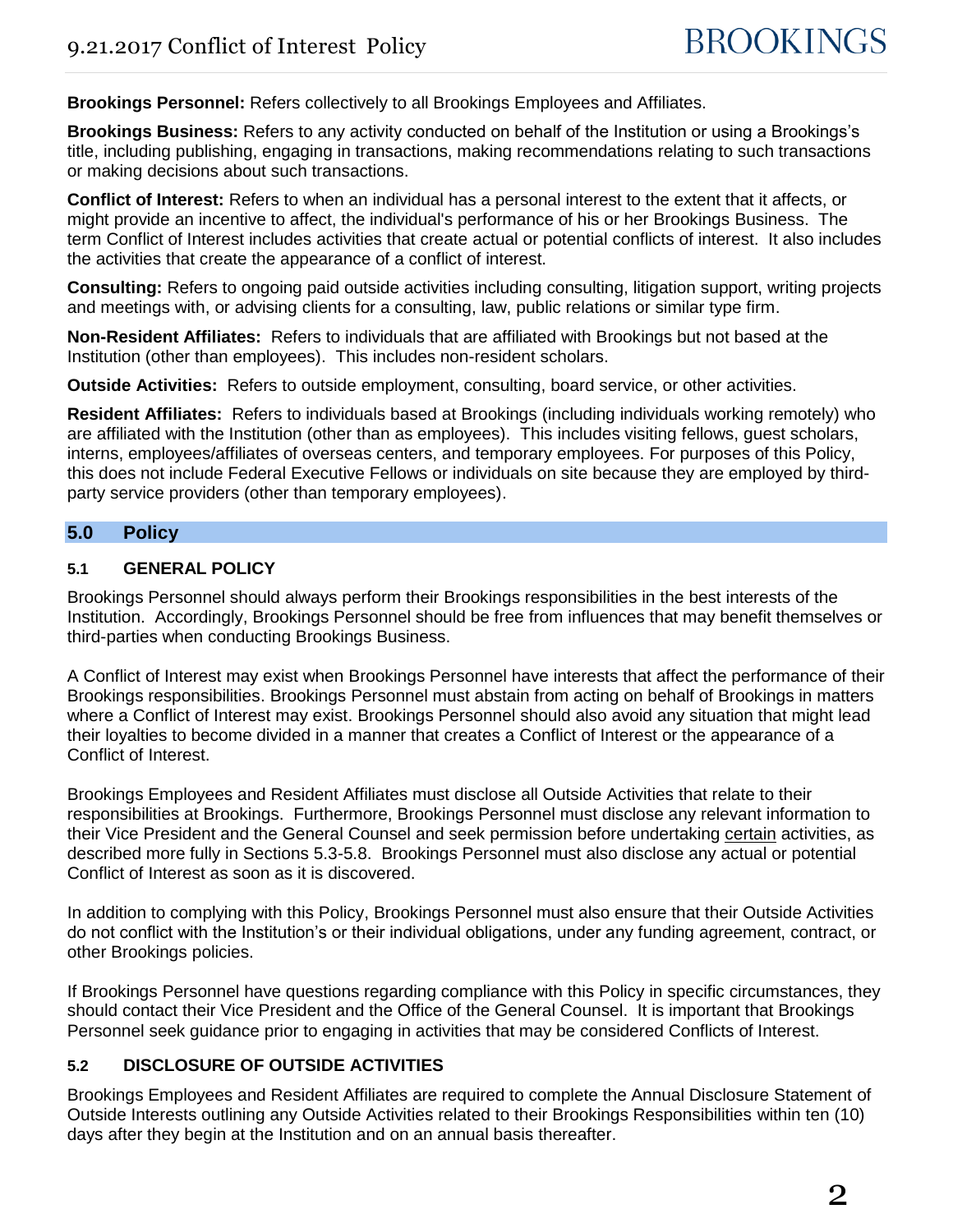Brookings Trustees are asked to complete a similar form annually.

Brookings Non-Resident Affiliates must provide disclosure according to the procedures outlined in the rules for Non-Resident Affiliates, which has been distributed separately from this Policy.

### **5.3 ACTIVITIES REQUIRING ADVANCE APPROVAL AND DISCLOSURE**

Brookings Employees and Resident Affiliates must seek prior permission from their Vice President and the General Counsel before agreeing to begin any of the following activities that relate to their responsibilities at Brookings:

- One-time activities resulting in compensation in excess of \$15,000.
- Ongoing paid Outside Activities for a consulting firm, including consulting, litigation support, teaching, writing projects, and meetings with clients.
- Appointments to a fiduciary board or advisory board of a for-profit enterprise or non-profit organization. These arrangements must be approved regardless of the amount or form of compensation (e.g., cash, equity, or options that track equity), if any.
- Formal paid or unpaid advisory roles for any government entity.

The Vice President and General Counsel may give blanket approval to an individual for certain of the above activities, such as speeches, certain nonprofit advisory boards, and other Outside Activities.

Brookings Non-Resident Affiliates must obtain advance approval and provide disclosure according to the procedures outlined in the rules for Non-Resident Affiliates.

### **5.4 COMMITMENT CONFLICTS**

Unless approved in advance in writing, Brookings Personnel **may not** engage in Outside Activities that:

- Negatively affect their judgment on their Brookings responsibilities;
- Require so much time as to materially affect their Brookings responsibilities; or
- Directly compete with their Brookings responsibilities or the Institution's core mission, regardless of the amount of time that they require.

For example, a full-time Resident Senior Fellow may not engage in ongoing Outside Activities for another public policy research organization without approval.

This does not prevent Brookings scholars from collaborating, co-authoring, or appearing on panels with scholars from other public policy research organization. Nor does it preclude Brookings scholars from writing opinion pieces or columns, presenting speeches on their research subject, or serving on the board of other research organizations, provided that they abide by the rules regarding advance approval and disclosure set forth in this Policy.

Brookings provides its personnel access to the Internet and electronic mail and other tools and resources to further Brookings's organizational interests. Use of the e-mail system for non-Brookings communications is permitted, so long as such use is not in violation of the Institution's other policies, including its Non-Partisanship Policy. Any use of e-mail for non-Brookings activities is expected to be on one's own time and is not to interfere with one's Brookings responsibilities or interfere with Brookings's operations. Further, Brookings Personnel should keep in mind that information on the Brookings system may be considered Brookings's property, as it was created by or stored on Brookings's equipment.

Similarly, other Brookings resources should not be used for outside activities, this includes its television and radio studios and other employees. Specifically, research assistants or other staff should not be used to perform non-Brookings work.

### **5.5 RECUSAL FROM EXTERNAL DECISIONS IMPACTING BROOKINGS**

Brookings Personnel should ensure that their Outside Activities are their own and not imputed to the Institution. Brookings Personnel who engage in Outside Activities in which they must make decisions that impact Brookings (e.g., being on the board of a foundation making a grant to Brookings or a non-profit entering into a contract with Brookings) must recuse themselves from the Brookings-related deliberations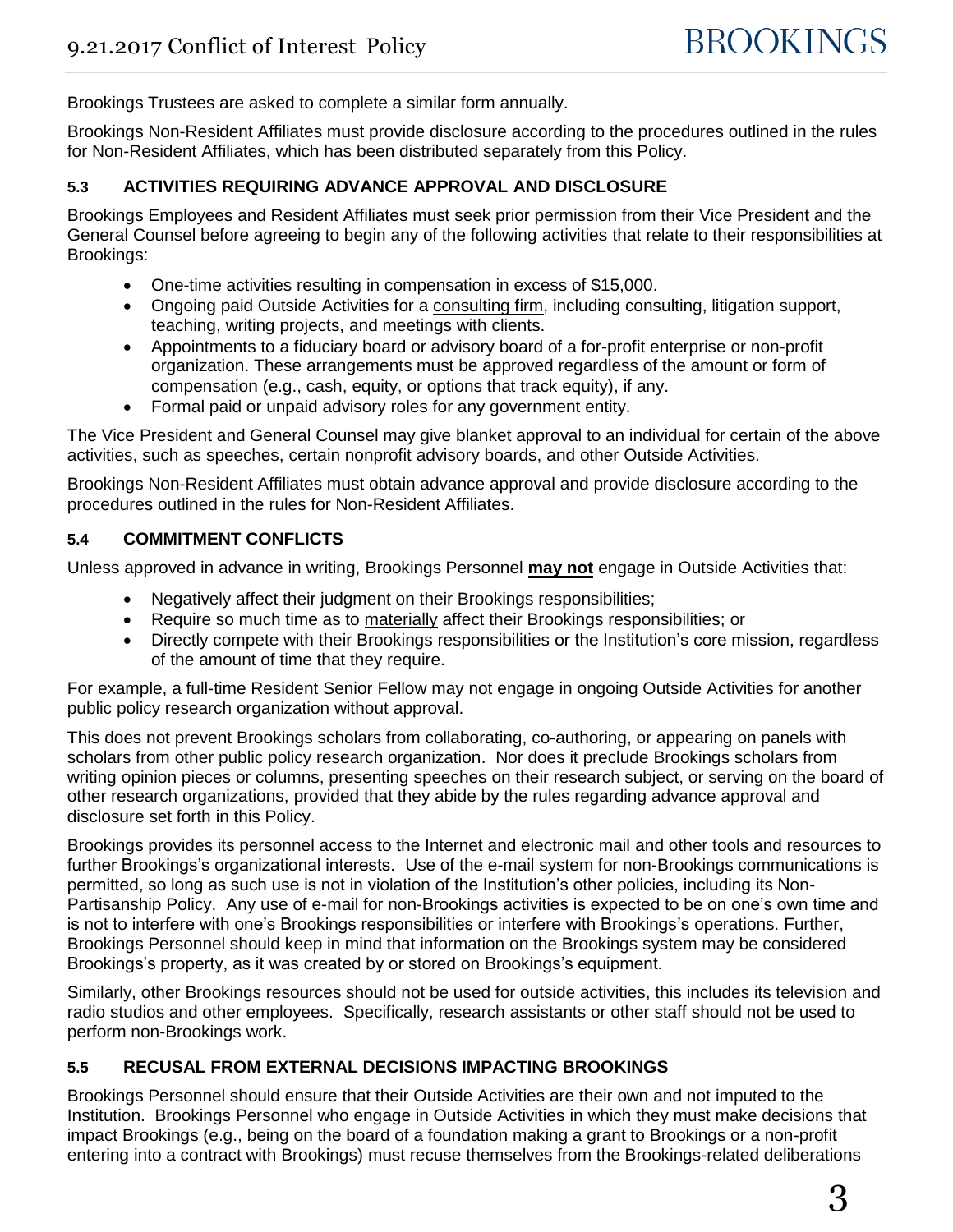and decision-making. When requested, Brookings Personnel must provide the Institution with evidence (e.g., board minutes) of their recusal from Brookings-related decisions.

# **5.6 FINANCIAL INTEREST OR INDEBTEDNESS**

Brookings Personnel **may not**, except with advance written approval pursuant to this Policy, knowingly have a material interest in:

- Any person or entity which is a major supplier, or service provider to Brookings;
- Any organizations that directly compete with the core mission of the Institution; or
- An organization that directly funds the work of the individual

For purposes of this Policy, "having a material interest in a third party" may include:

- Serving as a director, officer, or employee of a third party (a person or entity);
- Performing work or services for, or receiving compensation (including consulting fees, substantial gifts, entertainment, services, travel reimbursement, or loans) for a third party;
- Being materially indebted to a third party;
- Having a personal contract or understanding with a third party.

For example, a Conflict of Interest may exist if Brookings Personnel own significant stock or equity in a commercial enterprise that could be impacted by that person's actions on behalf of Brookings (such as a scholar having significant stock in a company which funds the scholar's work at Brookings).

Nothing in this Section is intended to preclude scholars from writing for or collaborating, co-authoring, or appearing on panels with scholars from other public policy research organizations.

# **5.7 TRAVEL, GIFTS, AND ENTERTAINMENT**

To ensure that Brookings selects and does business with individuals and entities on the basis of objective performance and business criteria, Brookings Personnel are prohibited from accepting gifts valued in excess of \$100<sup>1</sup> ("gifts"). Gifts may include travel, meals, lodging, entertainment, cash or cash equivalents, physical objects or services. This prohibition *is not* intended to apply to travel, meals, entertainment or the like for Brookings business, including attendance at conferences, donor cultivation, solicitation and stewardship and research-related travel. It *is* intended to apply to travel, meals, entertainment and the like that have no Brookings business purpose or the business component is not significant or the social component does not comport with the overall professional standard of avoiding actual or apparent conflicts of interest. If a portion of travel, entertainment, etc. is for Brookings business and a portion is not, Brookings Personnel should make a reasonable, good-faith effort to apportion the travel, entertainment, etc. and apply this policy accordingly. The prohibition does not apply in circumstances where the giver and recipient have a pre-existing social and/or familial relationship and the gift is unrelated to the recipient's Brookings role or other circumstances where a reasonable person acting in good faith would not consider the gift inappropriate. If a Brookings staff person is unsure about the propriety of accepting a gift, he or she should confer with his or her vice president or the General Counsel, who will take all the attendant facts and circumstances into account and may waive the prohibition or make a recommendation about how to appropriately and diplomatically resolve the situation.

# **5.8 OTHER CONFLICTS**

 $\overline{a}$ 

While this Policy addresses many of the potential Conflicts of Interest that Brookings Personnel may encounter, other conflict scenarios might occur. Any effort to influence the Institution's work or direct its resources could be a potential conflict. As further outlined in the Research Independence Policy, Brookings Personnel are responsible for maintaining the Institution's independence. Any circumstances, including

 $<sup>1</sup>$  The value of gift is the fair market value, which one can assess by ascertaining the undiscounted cost of an item or</sup> service. In circumstances where fair market value is not easily accessible (e.g., via an online merchant) a reasonable, good faith estimates is acceptable.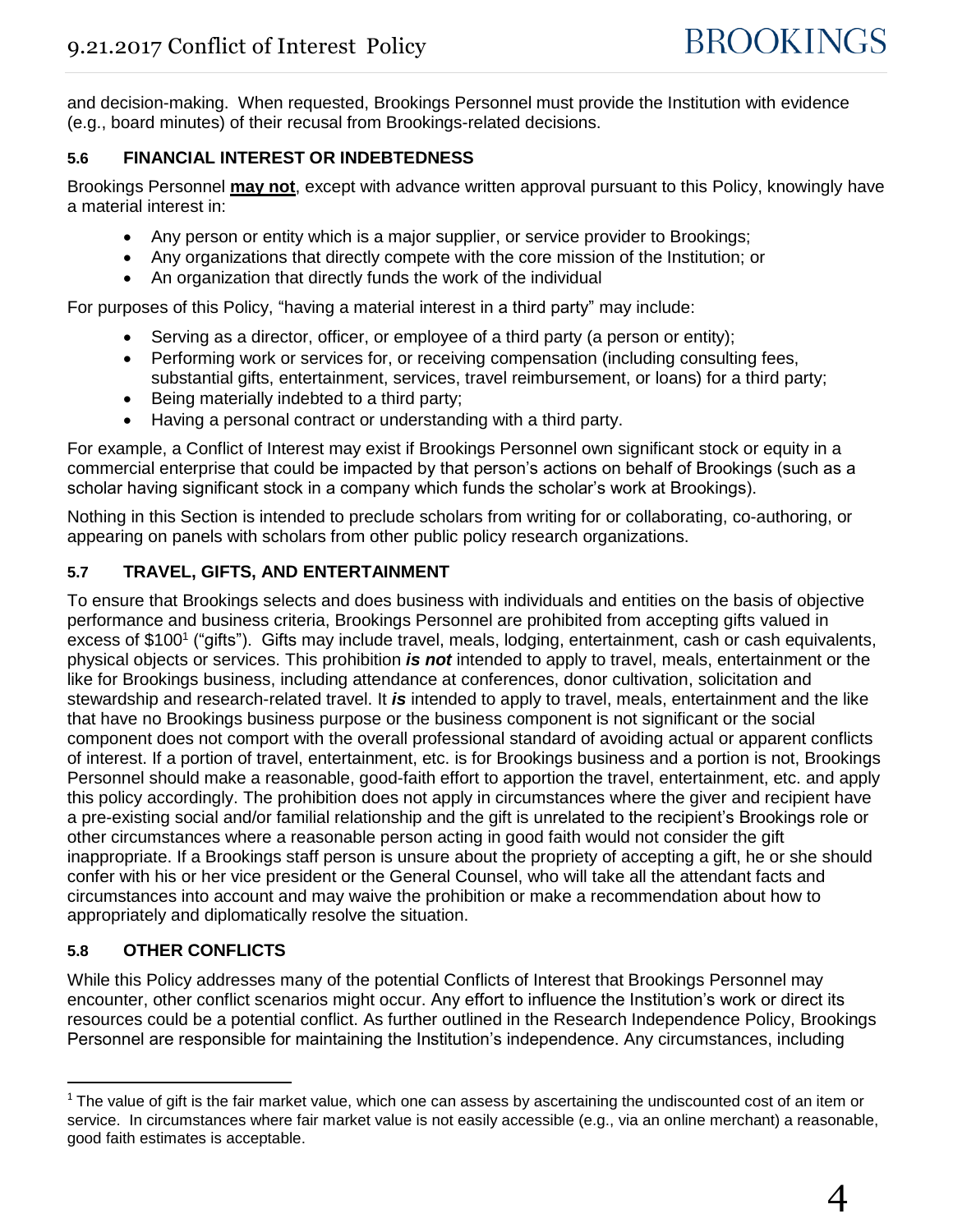inappropriate interference in Brookings's research, which creates the potential for the loyalties of Brookings Personnel to become divided, must be disclosed and/or resolved pursuant to this Policy.

# **5.9 CONFIDENTIAL INFORMATION**

In accordance with Brookings's Internal **Privacy Policy**, confidential information acquired by Brookings Personnel in the course of employment or affiliation with Brookings, including such information as nonpublic salary information, personally identifiable information, or information or data that Brookings is obligated to keep confidential pursuant to law or agreement, shall not be used, released, or disclosed to third parties (including for the personal gain of Brookings Personnel). Conversely, confidential information obtained by Brookings Personnel from Outside Activities should not be shared with Brookings or used in Brookings work products without written consent.

### **5.10 FAILURE TO COMPLY WITH THIS POLICY**

Brookings Personnel that fail to comply with the letter or spirit of this Policy may be subject to disciplinary action up to and including termination of their employment or Affiliate status with the Institution.

### **6.0 Responsibilities**

### **6.1 BROOKINGS PERSONNEL**

All Brookings Personnel must comply with this Policy, including avoiding, disclosing, and mitigating any actual or potential Conflicts of Interest

Brookings Employees and Resident Affiliates must complete the Annual Disclosure Statement of Outside Interests.

Non-Resident Affiliates must agree to comply with the annual rules for Non-Resident Affiliates.

### **6.2 VICE PRESIDENTS**

In addition to the duties imposed on all Brookings Personnel, Vice Presidents review and approve Brookings Personnel's Outside Activities as well as work with the Institution's General Counsel to satisfactorily resolve Conflicts of Interest when they arise.

### **6.3 GENERAL COUNSEL**

In addition to the duties imposed on all Brookings Personnel, Brookings General Counsel must work with the Vice President(s) to satisfactorily resolve Conflicts of Interest when they arise.

# **6.4 EXECUTIVE VICE PRESIDENT**

In addition to the duties imposed on all Brookings Personnel, the Executive Vice President must work with the General Counsel to identify and satisfactorily resolve Conflicts of Interest when they arise and to confer with the Audit Committee of the Board of Trustees and other committees or Trustees as appropriate.

### **7.0 Implementation and Related Procedures**

# **7.1 PROCEDURES FOR INTERNAL DISCLOSURE**

As discussed in this Policy, Brookings Personnel must disclose any actual or potential Conflict of Interest of circumstances that might reasonably lead to the appearance of a Conflict of Interest. All such disclosures will be treated in accordance with Brookings's Internal Privacy Policy. The customary procedure for this disclosure is:

- Brookings Employees and Resident Affiliates are required to complete the Annual Disclosure Statement of Outside Interests. This must be done:
- within ten (10) days after the individual is hired or becomes affiliated with Brookings
- within thirty (30) days of beginning the new activity; and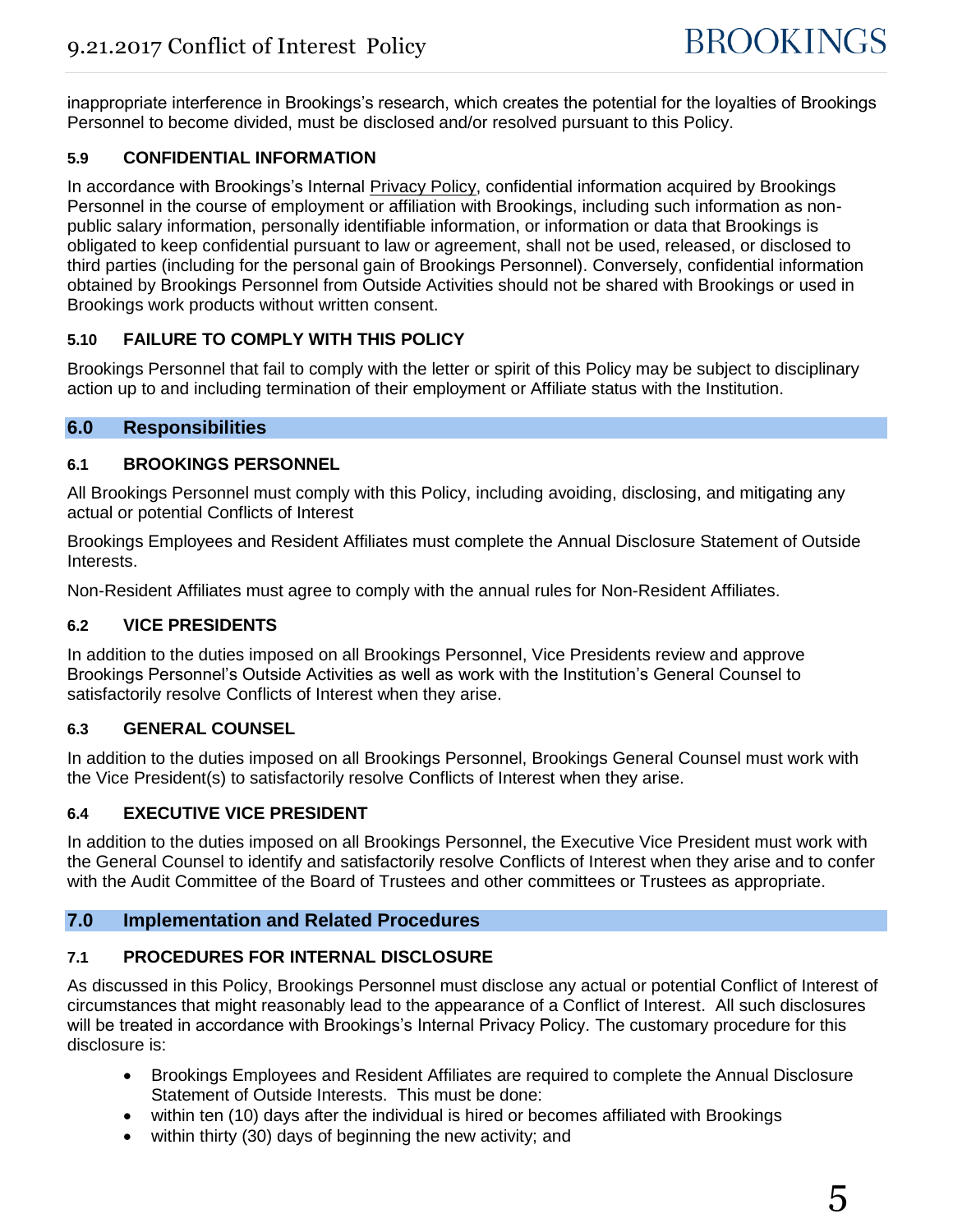- on an annual basis.
- Non-Resident Affiliates shall sign an annual acknowledgement form, known as the rules for Non-Resident Affiliates, that is distributed separately from this Policy by the individual research programs.
- Trustees are asked to complete a similar form annually.

In accordance with this Policy, Brookings Personnel must also disclose any relationships and seek permission to engage in any relationship that could create an actual or potential Conflict of Interest before entering into the relationships, or immediately upon becoming aware of the Conflict of Interest.

In addition, Vice Presidents may ask that Brookings Personnel candidates prior to joining Brookings.

# **7.2 POTENTIAL CRITERIAL FOR APPROVAL AND RESOLUTION OF POTENTIAL CONFLICTS**

Following disclosure of a matter, the General Counsel and appropriate Vice President(s) will determine whether a Conflict of Interest or the appearance of a Conflict of Interest exists (or will exist).

In determining whether an activity is permissible, the General Counsel and the appropriate Vice President(s) will take a number of factors into account, including but not limited to:

- Whether there is a Conflict of Interest or a perceived Conflict of Interest and its materiality;
- The third party involved and the relationship, if any, to the Brookings Personnel's work; and
- Whether the amount of time involved will interfere with an individual's responsibilities for the Institution.

If there is a material Conflict of Interest, the General Counsel and appropriate Vice President(s) may deny permission or attempt to manage the Conflict of Interest by requiring that Brookings Personnel take actions, including:

- Abstain from entering into or terminating their relationships with third parties;
- Abstain from performing actions in the course of their work for Brookings;
- Disclose their relationship(s) publicly;
- Take a leave of absence or resign their position at Brookings.

Brookings Personnel may appeal Conflict of Interest decisions by the General Counsel and appropriate Vice President to the Executive Vice President or his/her delegate.

In the event that the General Counsel and/or relevant Vice President(s) are unavailable or unable to perform their duties under this Policy, including for reasons related to their own Conflicts of Interest, the Executive Vice President may assume their role. In the event that the President, the Executive Vice President or the General Counsel is the employee with the conflict, the matter shall be referred directly to the Chair of the Audit Committee.

In the unlikely event that a "Disqualified Person," as the term is defined in the Internal Revenue Code,<sup>2</sup> is permitted to engage in an activity that constitutes a conflict of interest (for example, because the benefit to the Institution outweighs the costs posed by the conflict), the matter will be referred to the Audit Committee which will, in turn, make a recommendation to the Executive Committee of the Brookings Board of Trustees. Careful documentation of the conflict resolution process will be required. In addition, the transaction may be reported on the Institution's Form 990 (the annual informational tax return).

# **7.3 PROCEDURES FOR PUBLIC DISCLOSURE**

Brookings Personnel are required to publicly disclose relevant Outside Activities, including those for which permission has been granted under Section 7.2 of this Policy on their Brookings expert pages and/or in specific articles. Outside Activities that do not require permission in advance do not have to be disclosed publicly (but must still be disclosed internally). To protect the Institution's reputation for transparency and independence, Brookings Personnel are advised to err on the side of public disclosure.

<sup>2</sup> https://www.irs.gov/Charities-&-Non-Profits/Private-Foundations/Disqualified-Persons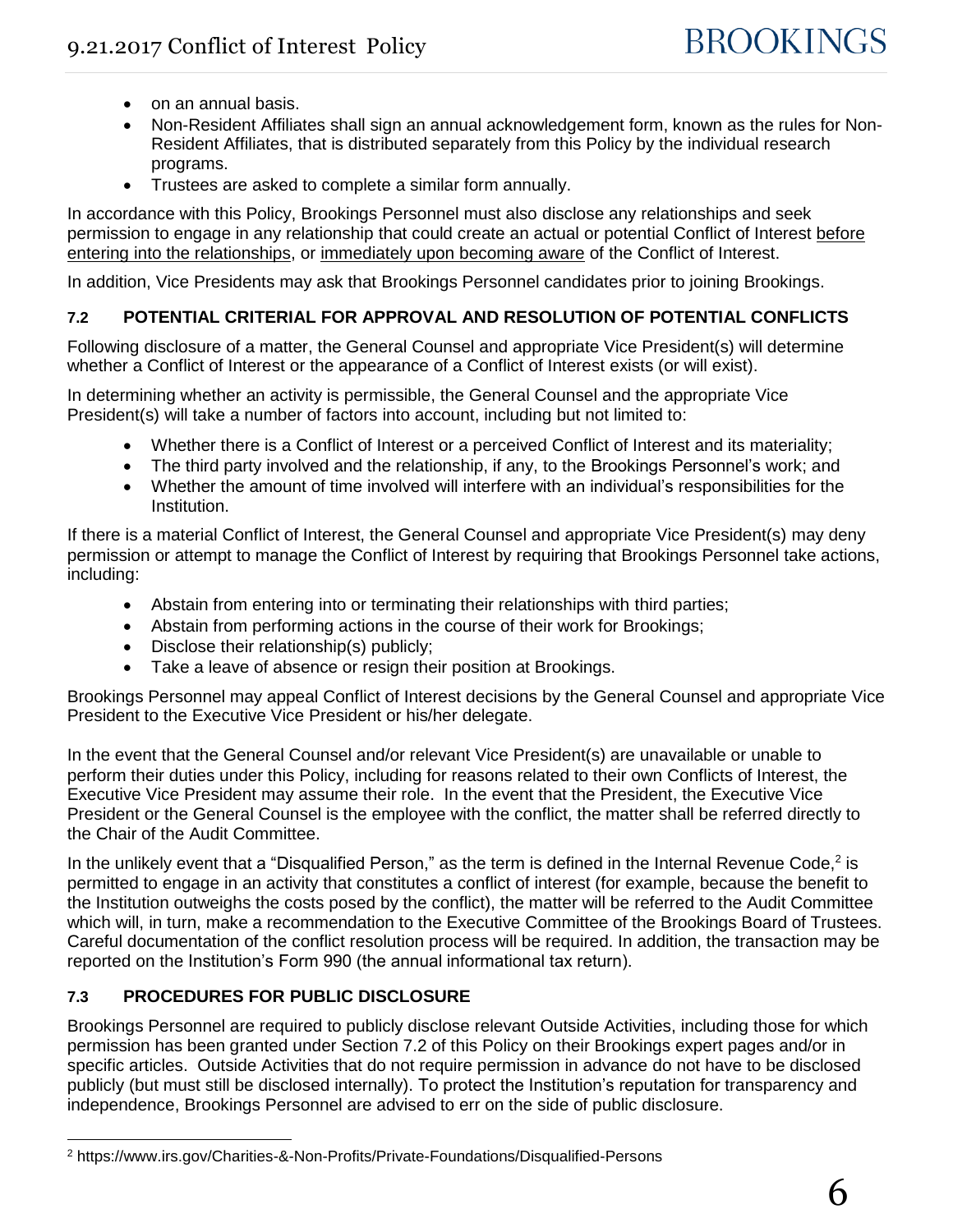In addition, any formal outside work for the US Government or a foreign government, whether paid or not, must be publicly disclosed on the Brookings Personnel's expert page and CV, unless there are national security concerns (in which case these activities must still be disclosed internally).

When disclosing an activity, Brookings Personnel must:

- Post the information on their Brookings expert page- either in the main bio or in a separate section noting outside activities and affiliations (the heading should read: "Affiliations and External Activities");
- Disclose activities on their expert page for one year after the activity has ended;
- Disclose activities on their CVs indefinitely;
- Work with the Communications Office to determine whether the activity must be disclosed in a specific article (or to a third-party publisher).

Brookings Personnel are required to update their Brookings expert pages and CVs within thirty (30) days of beginning a new activity. In approving new activities, Vice Presidents should remind scholars to update their expert pages, CVs, and COI disclosure forms.

# **8.0 Policy and Procedure on Financial Conflict of Interest in Public Health Service Funded Research**

Please note that any Brookings Personnel participating in Public Health Service Funded Research may also be required to comply with the Brookings Policy and Procedures on Financial Conflict of Interest in Public [Health Service Funded Research.](http://intranet.brookings.edu/admin/policies/FCOI_Policy.pdf) Brookings Personnel should review this policy to determine whether it applies to them.

### **9.0 Supporting Forms and Documents**

- [Appendix A:](#page-7-0) Examples of Conflicts of Interest
- Appendix B: Frequently Asked Questions (in production)
- Appendix C: Sample Annual Acknowledgement of Conflict of Interest Policy (in production)
- [Code of Conduct and Ethics](http://intranet.brookings.edu/admin/policies/codeofethics.htm)
- [Privacy Policy](http://intranet.brookings.edu/admin/policies/privacy_policies_mp.htm)
- [Policy and Procedures on Financial Conflict of Interest in Public Health Service Funded](http://intranet.brookings.edu/admin/policies/FCOI_Policy.pdf)  [Research](http://intranet.brookings.edu/admin/policies/FCOI_Policy.pdf)
- [Summary of Conflict of Interest Rules for Resident Scholars](http://intranet.brookings.edu/admin/policies/COI_Summary_Scholars.pdf)
- [Summary of Conflict of Interest Rules for Non-Resident Scholars](http://intranet.brookings.edu/admin/policies/COI_Summary_NRScholars.pdf)
- [Research Independence Policy](http://intranet.brookings.edu/Admin/policies/research_independence_policy.pdf)

# **10.0 Approvals and Revision History**

- Dec. 2007 Approved by Steering Committee
- Feb. 12, 2008 Policy goes into effect
- Oct. 24, 2013 Last revision published to Intranet
- Feb. 13, 2015 Current revision published to Intranet
- April 1, 2016—Summary Conflict of Interest Rules for Resident Scholars approved by Steering **Committee**
- May 10, 2016—Changes corresponding to Summary and other revisions made to Policy

# **11.0 Distribution**

This Policy should be distributed to all Brookings programs, departments, and units.